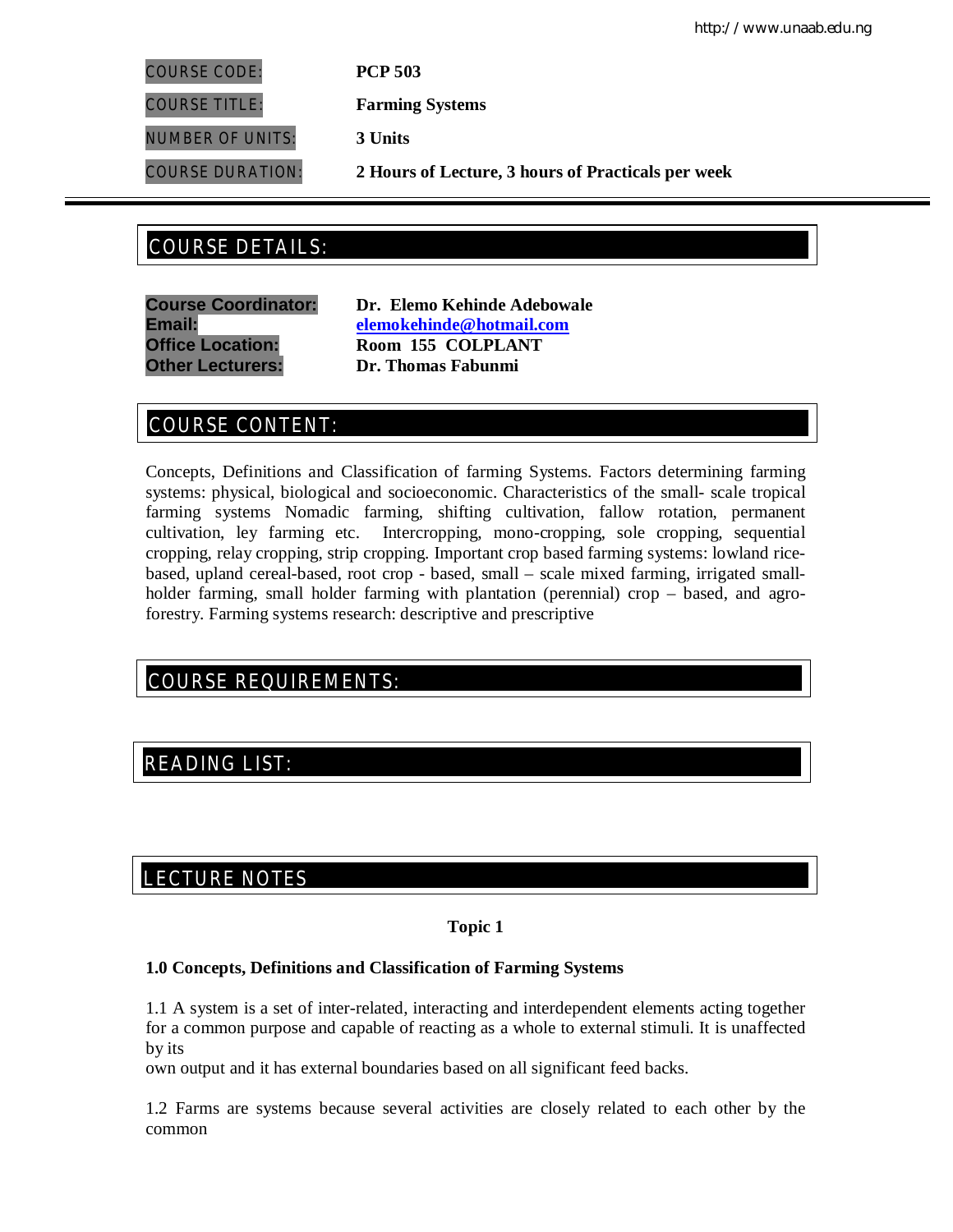use of the farm labour, land and capital, by risk distribution and by the joint use of the farmer's

management capacity. The analysis of farms is quite important to the subject of development. Relevance of the farming systems approach: Choosing policies for agricultural development requires the use of information about the existing farming situation. A farming system results from a complex interaction of interdependent and interrelated components of elements that bear upon the agricultural enterprises of the rural household. At the center is the farmer who takes decision in an attempt to achieve his aspirations, goals and desired objectives within the limits of technologies available to him. He uses inputs to get outputs in response to the technical elements which is the natural resource endowment in any given location restricting what the farming system can be. The human element provides the framework for development

and utilization of a particular farming system.

#### 1.3 Definition of Farming system

Farming system is a unique and reasonably stable arrangement of farming enterprises that a household manages according to well defined practices in response to the physical, biological and socio-economic environment and in accordance with the household goals preferences and resources. These factors combine to influence the output and production methods. More commonalities will be found within system than between systems. Farming system belong to a

larger system and itself can be subdivided into subsystems

1.4 Characteristics of farms:

## 1.4.1 *Goal orientation*

A farm is taken to be an organized decision-making unit in which crop and/or livestock production is carried out with the purpose of satisfying the farmers goals and preferences. On large scale, market production and profits are the main objectives whereas for the smallholder farmer who farm most of the tropics the farm is a multi-objective system that provides food for the household, raw materials for building huts, accumulation of wealth and capital in form of animals or plantations.

## 1.4.2 *Boundaries*

The farm as a system has boundary that separates the system from the environment. The system embraces all workers and resources (elements of the system) which are under the management of the farmer. All land used wholly or partly for agriculture belongs to the farm. Processing units are part of the farm wherever they are if they are under the management of the farmer.

## 1.4.3 *Activities*

The farm is characterized by activities that turn input into output including crop and livestock production, as well as processing, marketing maintenance, and procurement.

#### 1.5 Classification of farming system

Farm as a unit transfers input into agricultural output and which undergoes changes over time. In

the process of adapting cropping patterns and farming techniques to the natural, economic and

socio-political conditions of each location and the aims of the farmers, distinct farming systems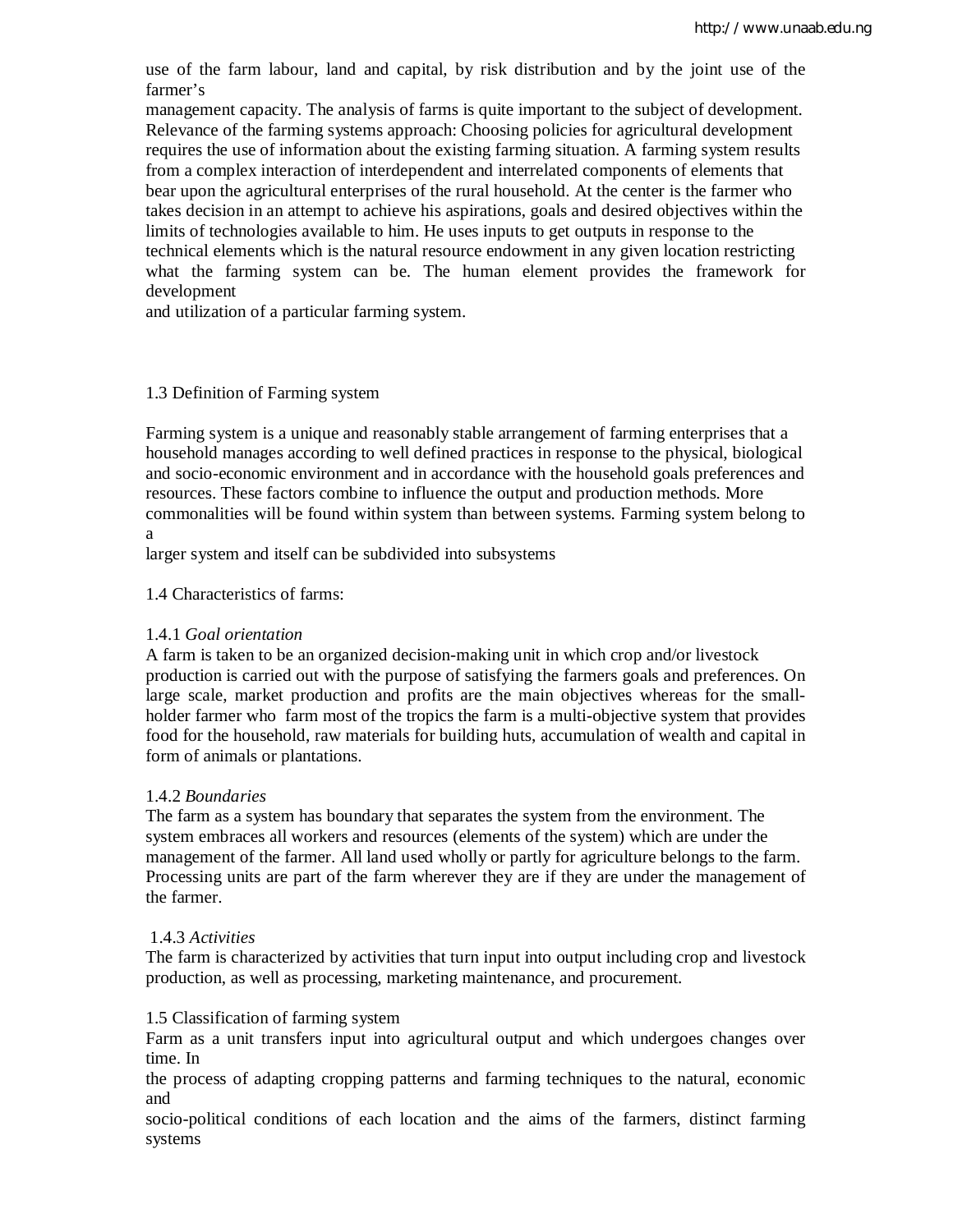are developed. For the purpose of agricultural development it is advisable to group farms with

similar structures into classes

#### 1.5.1 Collecting

This is the most direct method of obtaining plant products. It includes regular and irregular harvesting of uncultivated plants. Hunting goes hand in hand with collecting. It is still being practiced to provide additional to the normal subsistence food supply. It is only in few cases like

wild oil-palm in some parts of west Africa and gum Arabic in Sudan and wild honey in Tanzania

that collecting is a major cash earning activity.

#### 1.5.2 Cultivation

a) *Classification according to type of rotation*

Cultivation alternates with an uncultivated fallow which may take the following forms Forest fallow made up of woody vegetation with trunks, a bush fallow comprising of dense wood without trunks A savanna fallow comprising of a mixture of fire resistant trees and grasses and

in which grasses are dominant 4. a grass fallow comprising grass without woody vegetation, Ley

systems describes where grass is planted or establishes itself on previously cropped land. The grass is allowed to grow for some years and used for grazing. \wild and unregulated ley are common in the savanna. In regulated ley, the swards are established during fallow the non cropping period. This is rare in the tropics but are found in some highlands (Kenya) and in Latin

America. Field systems occur where arable crops follow another and where established fields are clearly separated from each other. System with perennial crops (field and tree crops)

b) *Classification according to the intensity of rotation between cropping and fallow period* Considerable variation and degree of intensity exists between cropping and fallow period

within

one cycle. The symbol R is the number of years of cultivation divided by the length of the cycle

of land utilization multiplied by 100. If 20% of available land in one holding is cultivated, then R

is 20% The larger R becomes, the more stationary is farming. When is  $\lt$  33%, it is shifting cultivation : When  $R > 33\%$  and  $< 66\%$  it is Fallow systems: while it is permanent cropping when

 $R > 66\%$ . Permanent cropping can again be classified according to the degree of multiple cropping. An R value of 150 would indicate that 50% of the area is carrying two crops a year. and three crops a year for a value of 300

c) *Classification according to water supply*

This is in terms of whether it is irrigated farming or rain-fed farming

#### d) *Classification according to the cropping pattern and animal activities*

This classification is according to the leading crops and livestock activities of the holdings. Each

activity has different requirements as to climate, soils, markets and inputs e.g. coffee-banana holdings or rice-jute holdings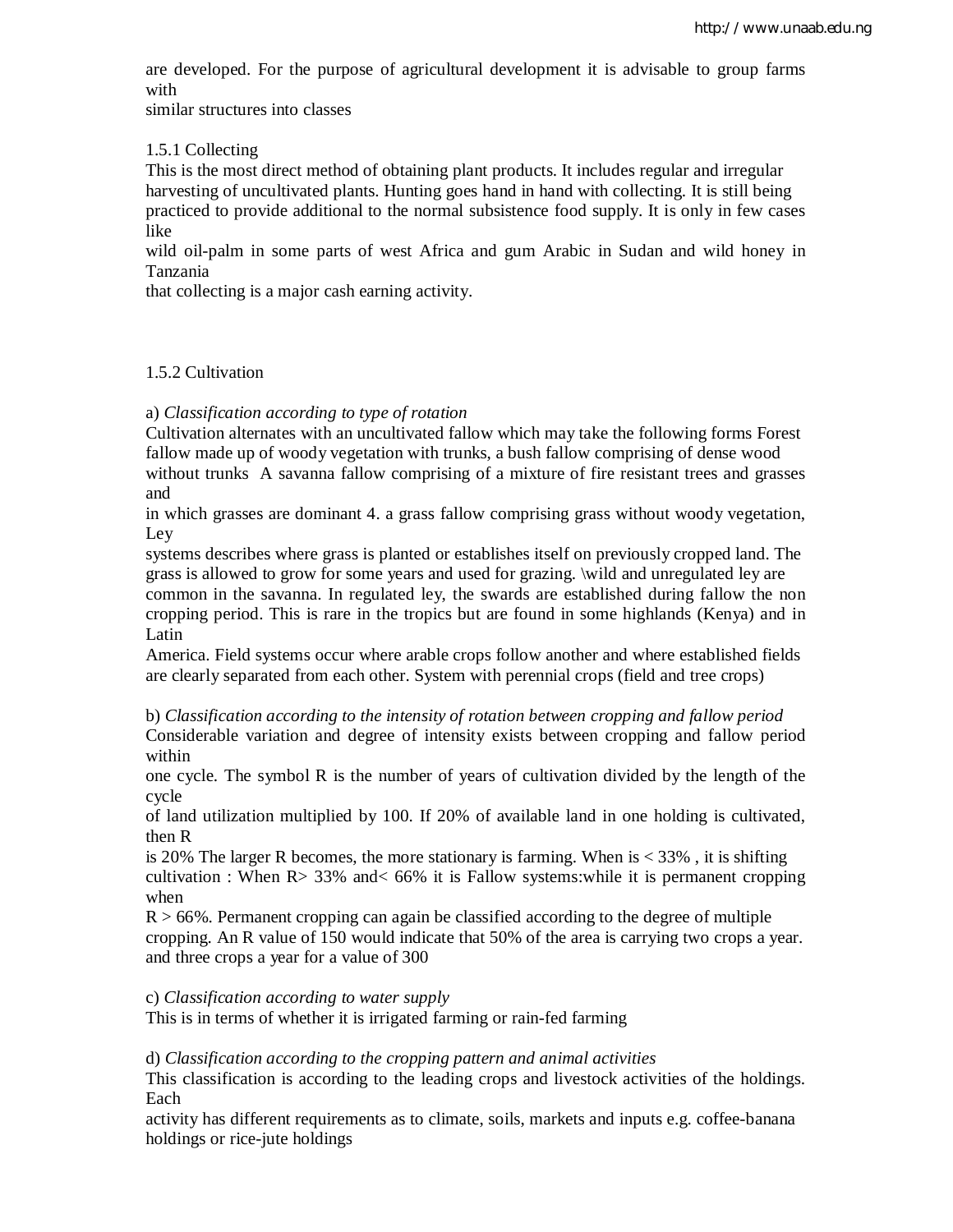#### e) *Classification according to the implement used for cultivation*

In different parts of the world, land is cultivated by methods that requires no implement or simple tools. In the Sahara desert nomads sow millet without fire-farming or soil preparation, shifting cultivators frequently sow in ashes without touching the soil. Rice growers in Thailand

make use of water buffalo to trample on moist fields. The main divisions vary from hoefarming

or spade farming to farming with ploughs and animal traction to farming with ploughs and tractors

#### f) *Classification according to the degree of commercialization*

Farms are classified into three groups based on the destination of the agricultural output

1. Subsistence farming –if there is virtually no sale of crop and animal products,

2. Partly commercialized farming-- if more than 50% of the value of the produce is for home consumption

3. Commercialized farming--- If more than 50% of the produce is for sale.

#### 1.5.3. Grassland utilization

Low yields in grassland area of in the arid and semi-arid areas necessitated nomadic life, or semi-nomadic life, or development of ranching

a. Total nomadism – the animal owner do not have a permanent place of residence. They do not practice regular cultivation and their families move with the heards tended by herdsmen

b. Semi-nomadism where the animal owners have a semi-permanent place of residence near which supplementary irrigation is practiced. However they travel with their herds to distant grazing areas

c. Transhumance in which farmers with a permanent place of residence send their herds tended by herdsmen for long period of time to distant grazing areas

d. Partial nomadism is characterized by farmers who live continuously in permanent settlements with their herds remaining in the vicinity

e. Stationary animal husbandry occurs where the animals remain on the holding or in the village through the entire year

## **Topic 2**

## **2.0 Factors Determining Farming Systems: Physical, Biological and Socio-economic**

The determinants of farming system can be grouped into the natural and the socio-economic factors. The natural factors are comprised of the physical and the biological factors

#### **2.1. Physical factors**

These include all external conditions and influences affecting the life and development of an organism.

## 2.1.1 Climate

#### a) Solar radiation

Solar radiation is essential for photosynthesis, when crops utilizes visible light to produce dry matter from water and Carbon dioxide. Therefore dry matter production depends on incoming solar radiation and the type of plant that is exploiting it under normal conditions. Solar radiation is an essential determinant of the final yield of some crops in areas of adequate water supply e.g. sugar-cane and lowland rice.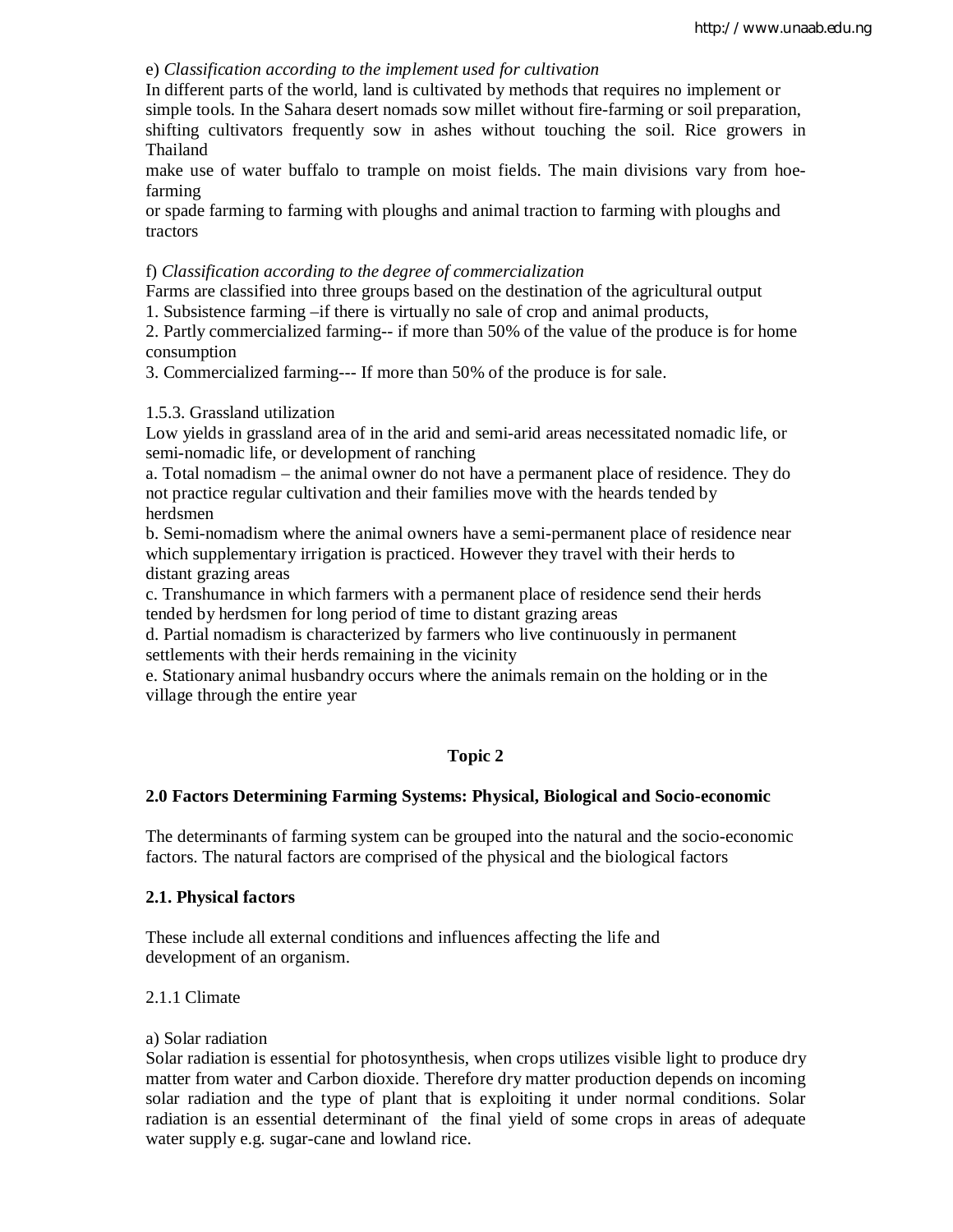b) Rainfall

Rainfall is the most important climatic variable its roles in agricultural production include the following:

- 1. Main source of moisture supply to the soil for the activation of plant growth,
- 2. Replenishment of water in rivers to allow irrigation operation,
- 3. Build-up of underground water reserves which are later tapped by wells in dry area through seepage and percolation, and
- 4. Influences soil/water/plant relationships;

The amount, incidence, variation and reliability of rainfall determine differences in cropping pattern in various ecological zones

Excessive rainfall adversely affects crop production through high run-off, soil erosion, leaching, nutrient losses, water-logging, vigorous vegetative growth or weed infestation, and general disruption of agricultural activities. On the other hand, inadequate rainfall prevents crop growth

Crop growth is only sustainable for varying periods in different ecological zones because The seasonality, duration and regimes of the wet season and the number of months of inadequate rainfall per month are more important to agricultural activities than total rainfall.

Variation in the duration of the wet season determines the variety of crops grown in different zones. The onset of rains varies with ecological zones, viz. March in the interior part of southern Nigeria, April in a large part of the Middle Belt and May/June in the Sudan zone.

c) Temperature

Temperature affects evapo-transpiration, photosynthesis and soil warming. The effects of high temperature include:

1. Rapid soil organic matter (SOM) decomposition due to high microbial activities and increased

rates of biochemical reactions,

- 2. Rendering built-in fallows ineffective,
- 3. Enhance the incidence of pests and pathogens,
- 4. Enhances high respiratory rates and exhaustion of plant assimilates in the night, resulting in

low net assimilate accumulation and crop yield,

5.Affects seed germination, pollination, flowering, fruiting, ion uptake, leaf growth and cell enlargement.

d) Relative humidity

This is the ratio between the amount of water vapour actually held in the air and the maximum possible amount that can be held at a particular temperature. It is a measure of the dampness of the atmosphere. Differences in relative humidity are more critical to the unpleasant climate of Nigeria than high temperature. High relative humidity increases disease incidence on cropped

farms and reduces the crop's ability to intercept solar radiation.

Contrarily, low relative humidity leads to high evapotranspiration and

transpiration which eventually cause wilting of crops.

## e) Winds and Ocean Currents

The predominant air masses in West Africa are the equatorial maritime air mass (moistureladen south west monsoon winds, SWM) and the tropical continental air mass (dry and dusty north-east trade/harmattan winds, NET). The meeting point of these two air masses is called the Inter-Tropical Front (ITF), whose relative dominance brings in rain (northward movement) and harmattan (southern movement). Rain falls only in areas lying south of the ITF. The northward movement of the ITF occurs in February when the NET starts to retreat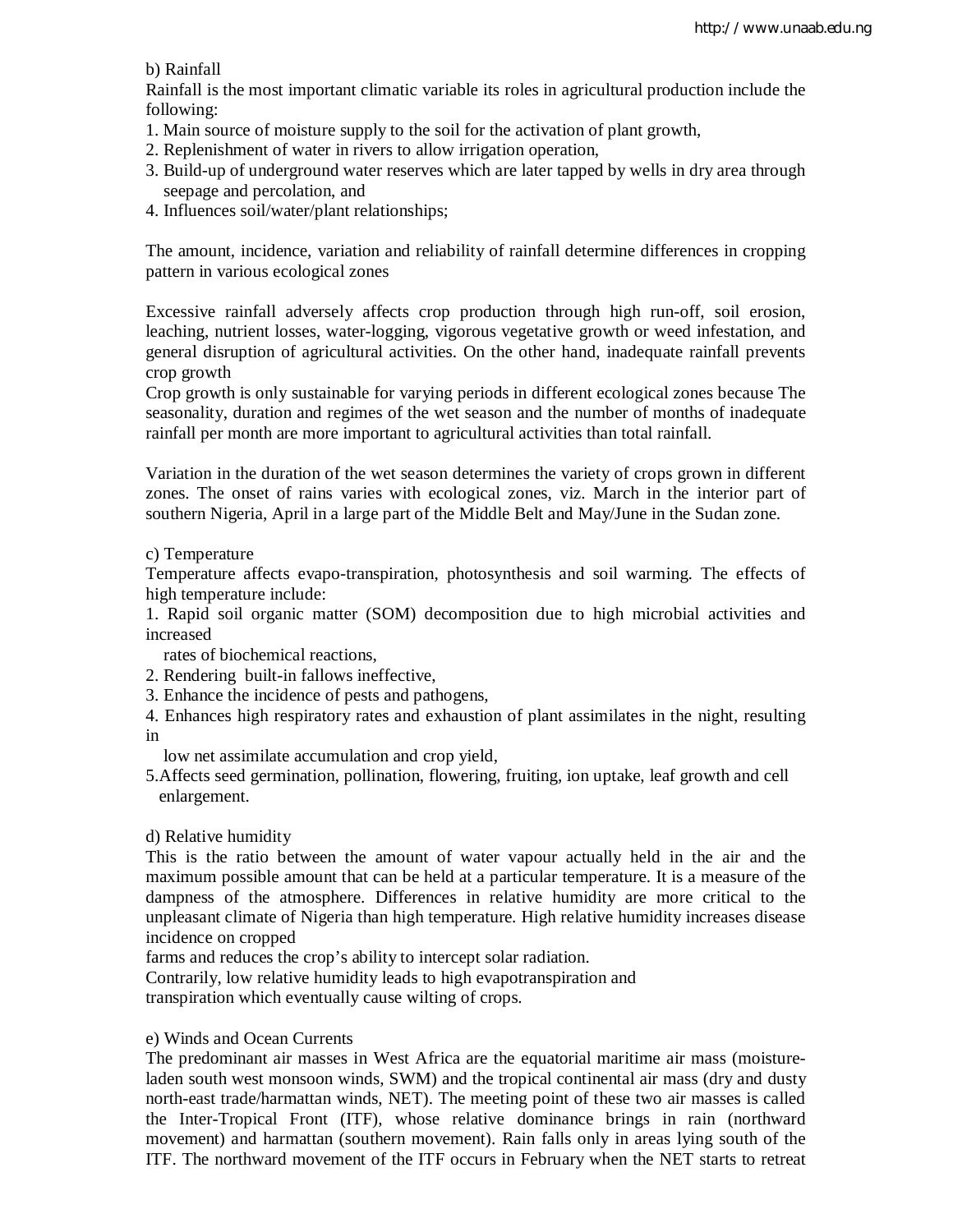and being replaced by the advancing SWM. In July, most areas south of latitude 200N fall under the influence of rain-bearing wind from the south. In August, the ITF reaches its inland limit and remains stable for a few weeks before moving coast-ward. In January, the ITF is near the coast once more while the NET again becomes the dominant winds. Other winds of importance to agricultural production include sea breezes, land breezes and ocean currents. The ocean currents are three, namely the Cold Benguella current, Guinea counter-current and the Cool Canary current. The currents influence climatic conditions through the winds blowing over an area; winds blowing over a warm current are usually moisture-laden while those blowing over a cold current usually have a cooling effect on the coast,

#### 2.1.2 Soils

Crop productivity is strongly dependent on physical, chemical and biological conditions of the soil.

a) Physical Soil Factors Affecting Crop Production

These include the soil's texture, structure, porosity and bulk density.

#### i) Soil Texture

Soil texture is the relative proportions of sand, silt, and clay particles in the soil. This proportion of solid soil particles provides a useful guide to a soil's potential for agricultural crop production, because it exerts a major influence on soil characteristics. The soil texture influences the water-holding capacity (through the clay type and content and capillary conductivity), temperature, drainage and nutrient retention capacity of the soil. Also, soil texture influences the efficacy of soil-applied pre-emergence herbicides and other pesticides. Soils are classified into light (sandy, workable), medium (loamy, most workable) or heavy types (clay, unworkable) on the basis of soil texture, due to its close relationship to the workability (the ease of working the soil with machinery) of the soil.

#### ii) Soil Structure

This is defined as the arrangement of the particles (sand, silt, clay) in the soil. It influences the soil tilth, root growth and development, gaseous exchange/aeration, drainage, water infiltration into the soil, and efficiency of water and nutrient uptake by plants (through capillary conductivity). "Structural stability" is the ability of the soil to resist deformation when wet. It is influenced by the clay content, presence of lime, iron oxides and humus. However, soil structure is not a stable soil property, and therefore changes with time and weather. Poorly stable soil aggregates slake (collapse) easily while good aggregate structure maintains the shape when wetted for a short time and gradually piece off thereafter. A good structural stability is essential to prevent soil degradation and limited crop growth. Soil structure can be improved by addition of decomposable OM (e.g. farmyard manure, FYM), crop roots and crop residues. Heavy machinery causes damage to soil structure in wet soil, especially heavy clay soils.

#### iii) Soil Porosity

This is defined as the percentage volume filled with air when the soil is fully drained of saturated water. The pore sizes include micropores (smallest pores containing only water which rarely dries out and is unavailable for crop uptake); mesopores (middle-sized pores containing water available to plants and which allow free aeration of the soil); and macropores (pores greater than 0.1 mm in diameter, can drain easily to allow in air after full wetting of the soil). Soil porosity influences the infiltration of water into the soil, waterholding capacity, drainage and aeration of the soil aggregates; these properties have significant influence on the SOM status. Ecologically, soil aeration plays a significant role in organic residue decomposition; oxidation-reduction of

elements, especially nutrients; plant growth; nutrient and water uptake soil compaction; soil structure; and soil cultivation. Aeration capacity is very high in sandy soils, optimal in loamy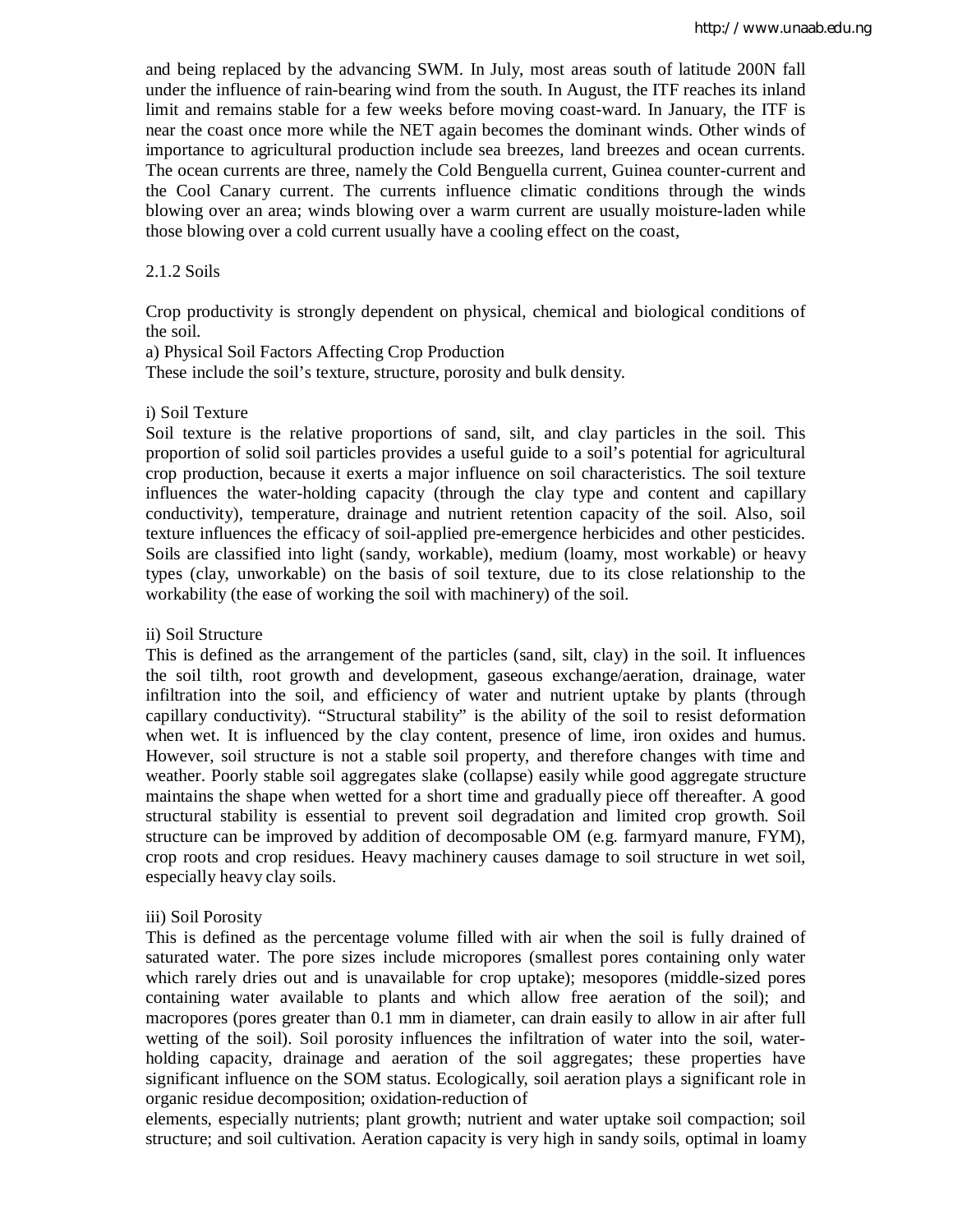soils and very low in clay soils. However, organic matter additions (which increase the number of meso- and macro-pores) can improve the aeration capacity of clay soils.

#### iv) Soil Bulk Density

This is mass of soil per unit volume of the soil. It is determined by the volume of pore spaces in the soil; the more the pore spaces, the lower the bulk density, and vice versa for high bulk density or soil compaction. Soil bulk density affects the workability of the soil, especially with respect to mechanical cultivation, and especially in dry weather. Notillage or minimum tillage is also strongly affected by soil compaction.

#### v) Soil Water

.

Water is held in the soil in three forms, namely:

i) capillary water (water held by surface tension forces as a continuous film around the particles and in the capillary pore spaces of the soil)

ii) gravitational water (water held to the soil particles against gravitational forces and suction force of the roots, and which drains under the influence of gravity);

iii. hygroscopic water (water adsorbed from an atmosphere of water vapour as a result of attractive forces in the surface of the soil particles and aggregates)

Soil water is very critical to root absorption of essential nutrients from the soil, soil temperature, microbial and microbial soil activities, organic matter decomposition, etc. The farm soil needs to be at field capacity always to ensure optimal growth and development.

b) Chemical Factors of Soil Affecting Crop Production

The soil chemical characteristics are of primary importance in crop nutrition. They include

#### i) Soil Organic Matter (SOM)

This is the proportion of the fresh organic material and humus (partly decomposed and synthesized organic material). These materials exert a profound influence on crop nutrients (through slow nutrient-release mechanism), soil structure and cultivation. Organic matter serves as the soil granulator, being largely responsible for particle aggregation through its efficiency on cohesion and plasticity. It is a rich source of important plant nutrients, particularly nitrogen which is entirely derived from organic matter. Organic matter influences the colour, temperature

(by minimizing evaporation from soil surface), water-holding capacity,water retention, nfiltration, pH and exchangeable capacity of the soil. It is the main source of energy for heterotrophic soil microorganisms, which stimulates their reproduction and growth, thus acilitating their capacity to make the nutrients in SOM available to the plants. Organic materials in the soil are decomposed by primary decomposers (insects, earthworms, fungi) and secondary decomposers (bacteria, fungi). This, in addition to cultivation and bush burning reduce SOM content.

#### ii) Soil pH

This indicates the degree of acidity or alkalinity of the soil. It is significant in determining the soil chemical reactions.

iii) Available plant nutrients

Soil minerals are derived from rock weathering; the primary minerals re derived directly while the secondary minerals are derived from the primary minerals by weathering and synthesis. Plant nutrients are of three main forms, namely macro-, meso-and micro-nutrients. The macro nutrients (nitrogen, phosphorus, potassium) are primarily important in crop growth, because they are required in large quantities. The meso-nutrients are calcium, magnesium and sulphur. The micronutrients are required in minute quantities but are also important for the normal growth of some crops and certain physiological processes, namely enzyme systems, protein and carbohydrate metabolism, nitrogen fixation, chlorophyll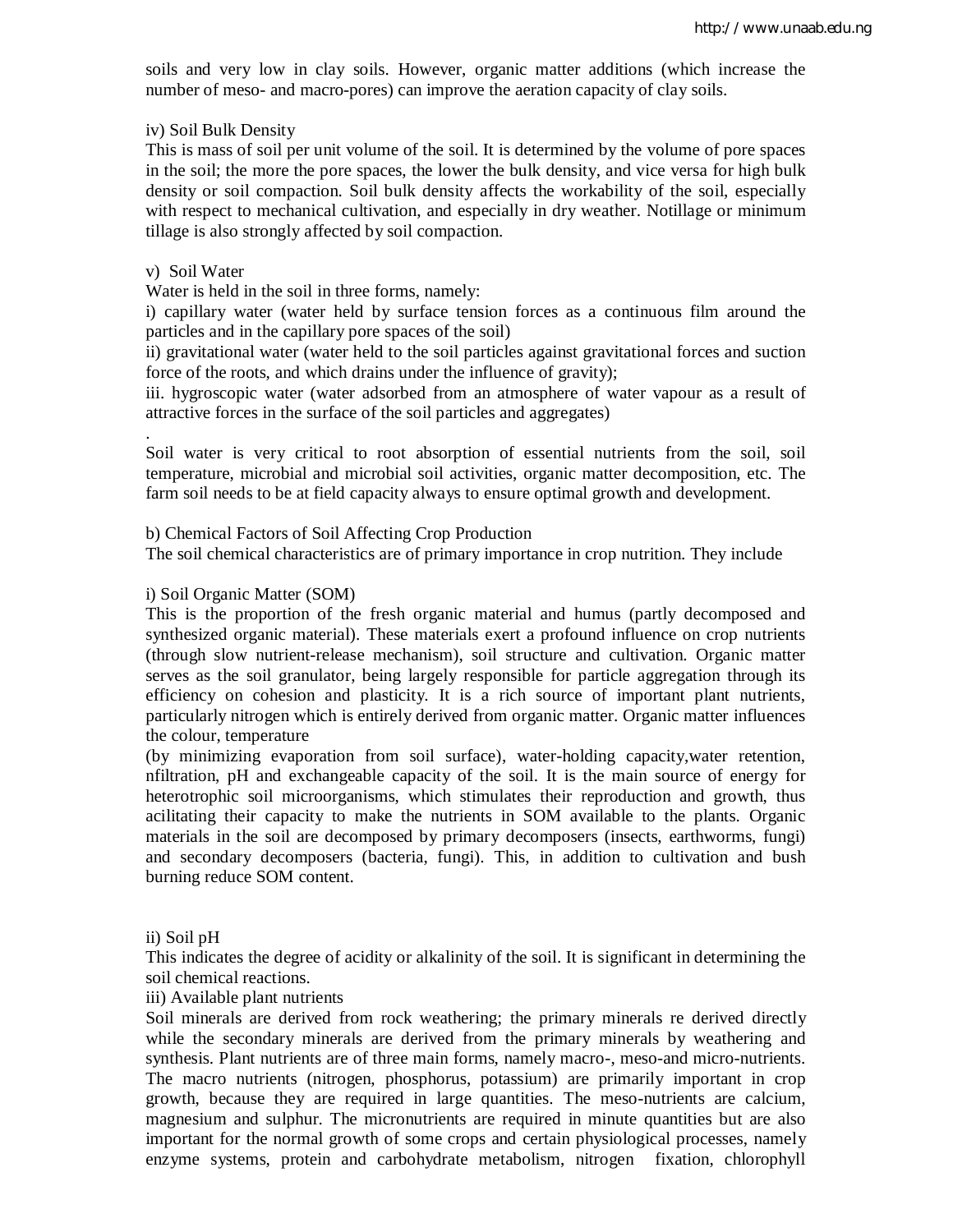formation, pod maturation and production, growth hormones and starch forms. They include copper, molybdenum, chlorine, boron, manganese, zinc and iron. A knowledge of the available nutrients not only guides in determining the suitability of the site (soil) for a particular crop but also in formulating soil fertilizer requirements.

c) Topography

Position of farm on the toposequence whether on the crest or valley bottom

d) Biological Factors of Soil Affecting Crop Production These include soil fauna and flora,

i) Soil Fauna

Includes are the beneficial and damaging animal organisms. Beneficil organisms are those which break down and incorporate crop residues, and further aid in water movement and aeration e.g.

earthworm. The damaging organisms consist of the larval stages of beetle, fly, grubs, worms and nematodes.

ii) Soil Flora

Pathogens such as bacteria, fungi and viruses are important as sources of soil infections in crop lands.

## **2.2 Biological factors**

Included are crop and livestock species, pests, diseases and weeds

## **2.3. Socio-economic Factors**

2.3.1 Endogenous factors These are factors within the control of the rural household they are as follows:

- a Family composition
- b. Health and nutrition
- c. Education
- d. Food preferences
- e. Risk aversion
- f. Attitude/goals
- g. Gender relations

#### 2.3.1 Exogenous factors

These are factors that are not within the influence of the rural household. They are as follows:

- a. Population
- b. Tenure
- c. Off-farm opportunities
- d. Social infrastructure
- e. Credit
- f, Markets
- g. Prices
- h. Technology
- i. Input supply
- j, Extension
- k. Savings opportunities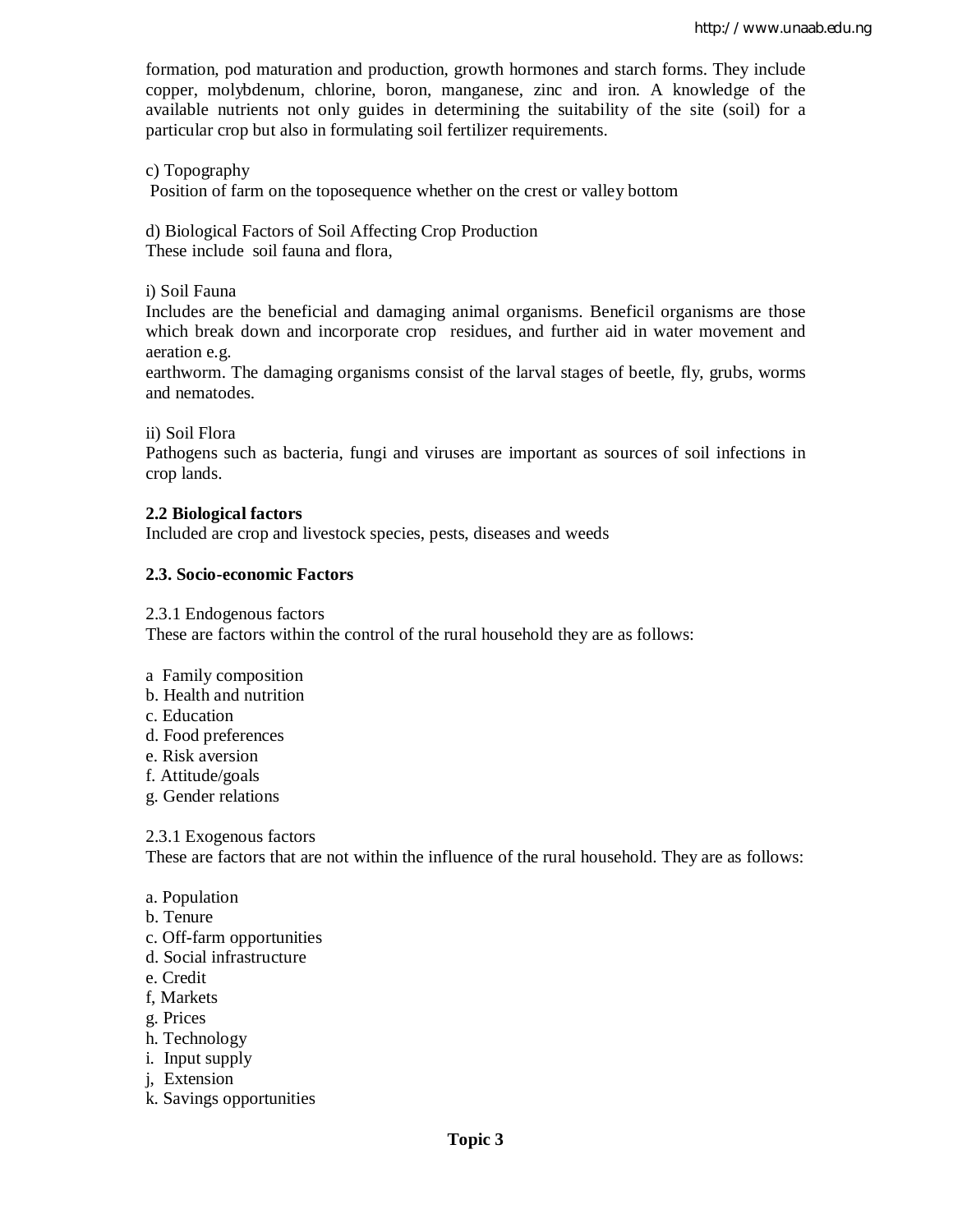## **3.0 Characteristics of the Small-Scale Tropical Farming Systems**

## **3.1 Very small farm size**

Farm size is very small in the tropics. The mean farm size is often less than four hectares. Farms are generally smaller in the forest agro-ecological zone than in the savanna. It is relatively easier to clear savanna vegetation than that of the rain forest. Farm sizes are influenced by ecological and socio-economic factors. Increased human population results in smaller farms; an example is Taiwan where human the average farm size is 1.6 ha. There is flexibility of labour on small farms. It is easier to take decision on what is to be done. It may also be difficult for the extension and marketing agents to transmit knowledge since most farmers are on their own and are not organized into cooperatives. In Africa, experiences have shown that small farms could be more productive than large ones in the long run. As a result of small farm size, the use of tractor and their maintenance could be quite expensive. There is high cost of tractor equipment in Africa

than in Europe because of shorter life span due to lack of spare parts and unskilled maintenance manpower.

## **3.2 Predominance of hand labour**

Small scale farming is largely dependent on hand labour to about 60-80%. Animal power is about 20% while use of tractor is negligible..On most soils in the tropics water infiltration and low level of microorganisms are problems. With increased cultivation yield decreases from hand hoe>oxen>tractor. Tools utilized are usually inexpensive and readily available and the skill required are already there. There is no need for special training unlike in use of machines Disadvantages include problem of efficient utilization of the labour force. Timeliness of operation is a problem since the use of hand labour is time consuming. It also brings about drudgery.

## **3.3 Predominance of mixed cropping or intercroppig**

Mixed cropping or intercropping is a widespread cropping practice in the tropics. It is only flooded rice and wheat that are not grown in crop mixture. The advantages include efficient utilization of environmental resources particularly when crops of different maturity cycle complement each other. Provision of favourable microclimate through shading.. Stability of yield as it minimizes risk against crop failure. It reduces erosion as well as preventing the spread

of diseases and pests. It has high labour requirement than for sole crop and labour utilization is

spread through the season. A major disadvantage is difficulty in mechanization of operations like weeding and harvesting.. Spraying of the lower growing component crop in the mixture is

often difficult.

## **3.4 Priority for subsistence food crops**

It is characteristic to produce first food for home consumption before any consideration for cash crop. A food crop can become cash crop when produced in surplus

## **Topic 4**

## **4.0 Nomadic farming, Shifting Cultivation, Fallow Rotation, permanent Cultivation, Ley farming etc.**

## **4.1 Nomadic farming**

Nomadic farming refers to the practice in which livestock farmers move around for a least part of the year, usually in search of water and grazing for their animal for their primary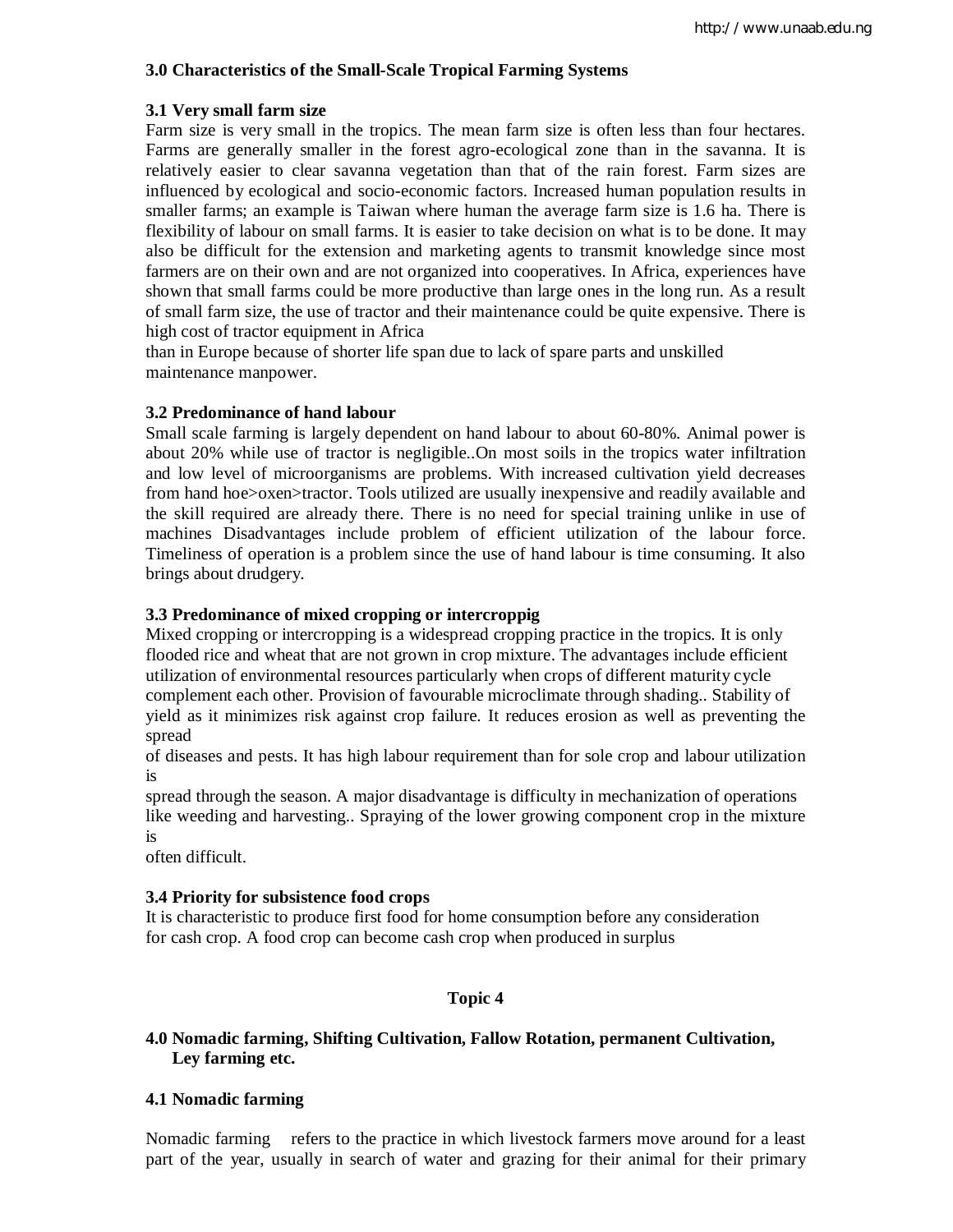products of meat and skin, and their secondary products such as wool or hair, milk, blood, dung, traction, and transport;

Because of the different climates and environments of the areas where nomadic pastoralism is practiced and because of the ecology of their herd animals, this management includes daily movement and seasonal migration of herds;

The majority of the members of the group are in some way directly involved with herd management, the household therefore moves with these seasonal migrations; and 4) while the products of the herd animals are the most important resources, use of other resources, such as domesticated and wild plants, hunted animals, goods available in a market economy, is not excluded.

4.1.1 Geographic distribution Nomads north inhabiting north and north-east Africa includes Afar, Beddouin, Berbers and Tuaregs among others. In west and central Africa examples include the Fula or Fulanis and the Toubou of Niger and Chad. Nomads are also found in East Africa, Afghanistan, Turkey, as well as south and central Asia including southern and northern Europe

#### General Characteristics of nomadism

a. It takes place mainly in marginal areas where crop cultivation is not possible

b. Animals (cattle, sheep, goat, camel or horses etc.) feed on the forage of lands which humans cannot directly utilize and convert the energy into sources available for human consumption: milk, blood and sometimes meat.

c. The common conception that pastoralists exist at basic subsistence is not true as groups often accumulate wealth and can be involved in international trade. Complex exchange relationships exist with horticulturalists, agriculturalists and other groups; pastoralists rarely exist exclusively with the products of their herd.

d. Important components of the pastoralist adaptation include low population density, mobility, and dynamism, and complex information systems.

e. Nomadism is well adapted to the environments where it exists;

f. Lands long used for pastoralism have evolved under the pressures of regular grazing on one hand and, fire was a method of rejuvenating pasture land and preventing forest re re-growth.

g. Nomads have deep knowledge of their environment as they operate a well developed traditional information network.

## **4.2 Shifting Cultivation**

Shifting cultivation is used for a system that involves an alternation between cropping for a few years on selected and cleared plots. A few years of cropping is followed by a lengthy period of fallow when the land is rested to regain its original soil fertility. It is a technology that has been practiced in thinly populated regions across the world. It is particularly popular in forested and derived savanna areas of tropical Asia, Africa and Latin America.

4.2.1 Types of shifting cultivation

a. Vegetation systems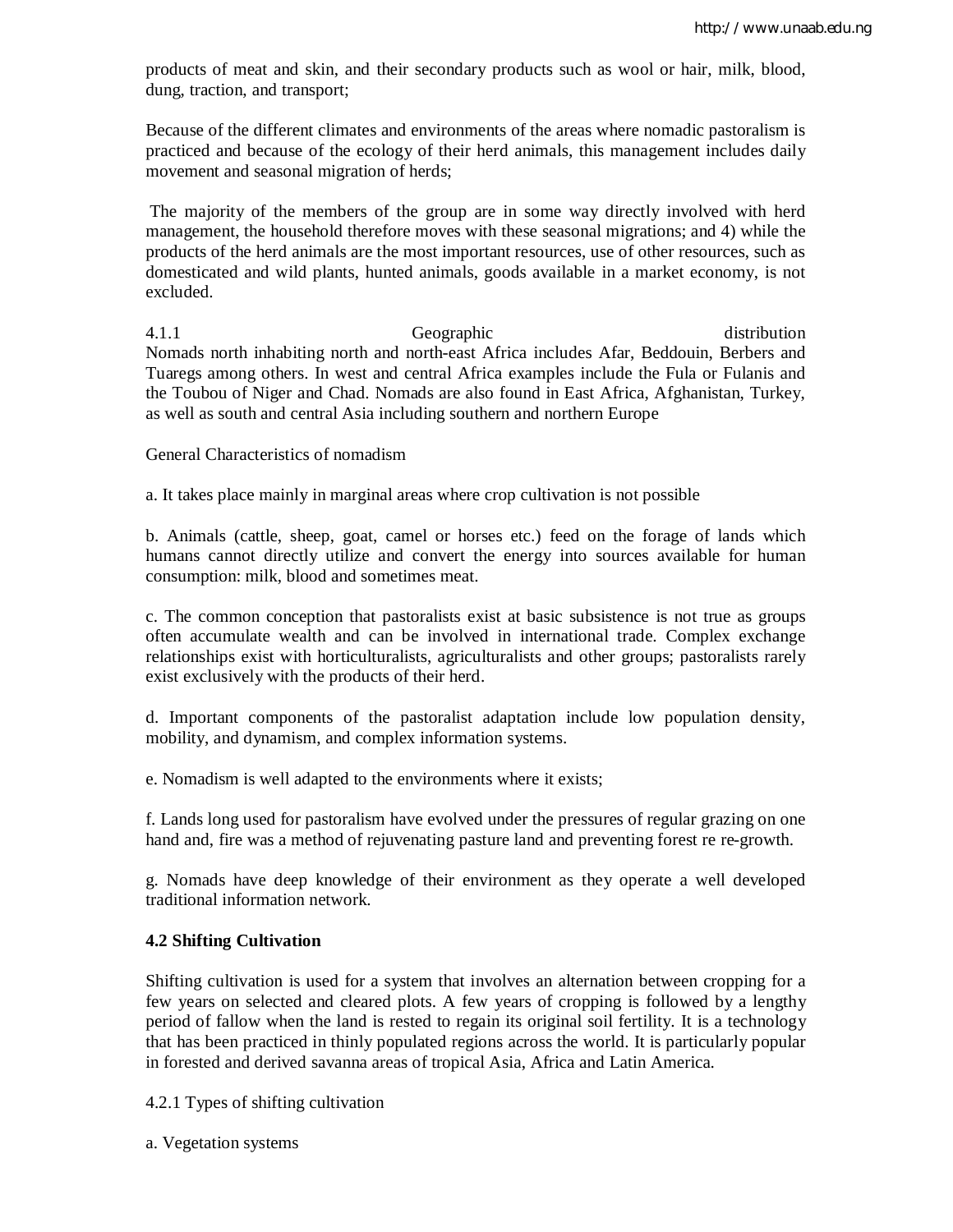The system could be practiced in the forest, savanna or in forest/savanna transition where the fallow land are dominated by forest, bush {thicket) or grassland respectively. The low population density , humid and forested areas of Peoples Democratic Republic of Congo, Borneo in Indonesia are examples.

#### b. Migration systems

Whenever new land is cultivated, there is a tendency for the farming household to move with their household if transportation of produce (e.g. root crops) is becoming problematic. This results in gradual migration.. Usually the huts are always due for repairs every 2-3 years under forest condition and it is often easier to build a new hut than repairing an old one . The frequency of movement and the distances covered seem to increase with rainfall. The Amazon Basin in Brazil and Philippines in Asia are areas where examples are found

## c. Rotation systems

For sedentary cultivators, a definite number of fallow years often follow a definite number of years of cropping in a regular sequence. However it may have an irregular character. In the forest zone, 2-4 years of cropping may be alternated with one or three decades of fallow.. In the savanna of Africa, it could be more complicated when short term fallow period of 1-2 years, medium fallow period of 3-5 years or long fallow period of 6 years or more alternate in a single cycle of land use. short fallow periods are often associated with lack of labour during the cultivation period while decreasing soil fertility and increasing weed growth are associated with long fallow period

#### d. Clearance system

The mode of land clearing depends on the following: rainfall distribution, vegetation to be cleared, crop grown, cultural background of the population and available tool.

#### 4.2.2 Advantages of shifting cultivation

Easy to cultivate quickly, environmental friendly because is organic farming. It is a form of weed control, it can play a part in weed management and it may reduce incidence of soil borne diseases and insect pests. It promotes biodiversity. It is a highly adaptive means of production

## 4.2.3 Disadvantages of shifting cultivation

This system is not for long term. Not good for land that is used for only one type of crop. It does not produce enough food. It is not cost effective. It is troublesome for farmers to always move around. It is highly susceptible to high increase in population. It requires a large land area because of inadequate cultivable land. It .wastes farmers energy resources in frequently slashing vegetation..

#### **4.3 Fallow systems**

Fallow systems refers to when the period of fallow is not long enough for the original soil fertility to be restored after cropping and not short enough for stationary farming. This is typified by R value of 50 when 3, 6 or 10 years of cropping is followed by 3, 6 or 10 years of fallow. This is often caused by increased population pressure and expanding cash crop production..

4.3.1 Characteristics of fallow system

- a. The land holding is permanently and clearly defined
- b. Most of the farmers practice hoe cultivation
- c. System is labour demanding
- d. Area under cultivation are larger than under shifting cultivation

e .Yields of produce are lower because of the lower soil fertility but the overall output is higher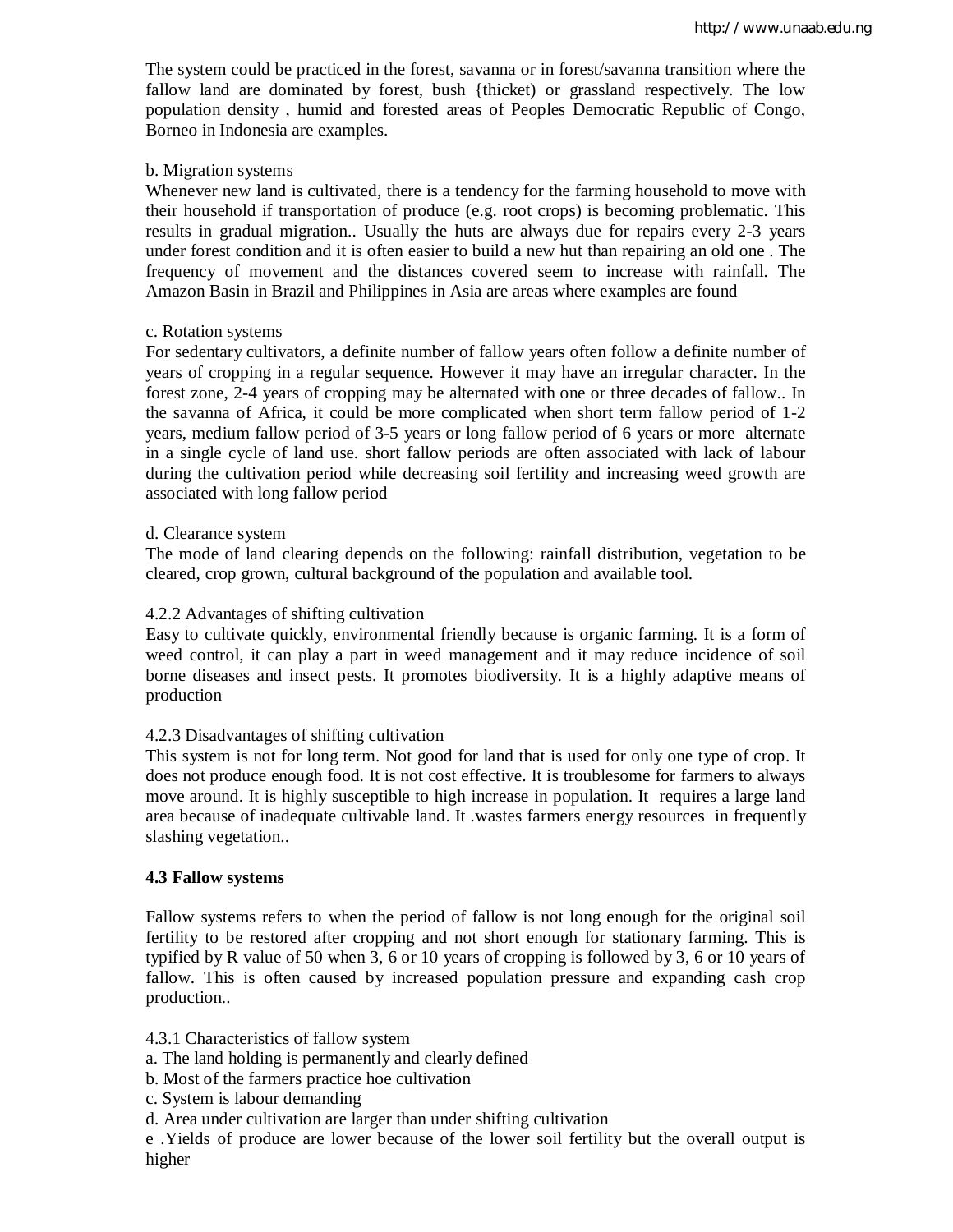because of the larger area

f. There is priority for subsistence food crops although cash crops are prominent

#### **4.4 Ley systems**

Ley system involves alternating a field planted with crops for a number of years with a planted fallow used for growing hay for another number of years, after which it is again used for cropping

The benefits include improved soil fertility and structure, reduction of erosion and land degradation improved weed, insect and disease control

#### **4.5 Permanent cultivation system**

As cropping of the field becomes more intensified and the period of fallow more shortened or eventually absent, farming becomes permanent. This is particularly the case in densely populated areas of Kano (north Nigeria), and the Ibo and Ibiobio.

Because of the strong leaching of the nutrients permanent upland cultivation of annual crops may result in a severe decline in soil fertility and in very low yields. In the humid areas of West Africa, perennial crops like oil palm, cacao, and coffee have long been cultivated on the uplands. If these crops are intensively cultivated, the requirements of fertilizer, management, capital, and technical knowledge are high. In West Africa, these crops are produced for the export market.

#### **Topic 5**

## **Intercropping, Sole Cropping, Sequential Cropping, Relay Cropping, Strip Cropping etc.**

**Intercropping** - The cultivation of two or more crops simultaneously in the same field.

**Sole cropping** – Growing one crop alone in pure stand, either as a single crop or as a sequence

of single crops within the year.

**Sequential cropping** – Growing two or more crops in a sequence, planting the succeeding crop

after the harvesting of the previous one.

**Relay cropping** – Growing two or more crops in a sequence, planting the succeeding crop after

the flowering but before the harvesting of the preceding crop.

**Strip cropping -** Growing two or more crops simultaneously in alternative plots arranged in strips that can be independently cultivated

**Adaptive research** - research designed to adjust new technologies to specific set of environmental conditions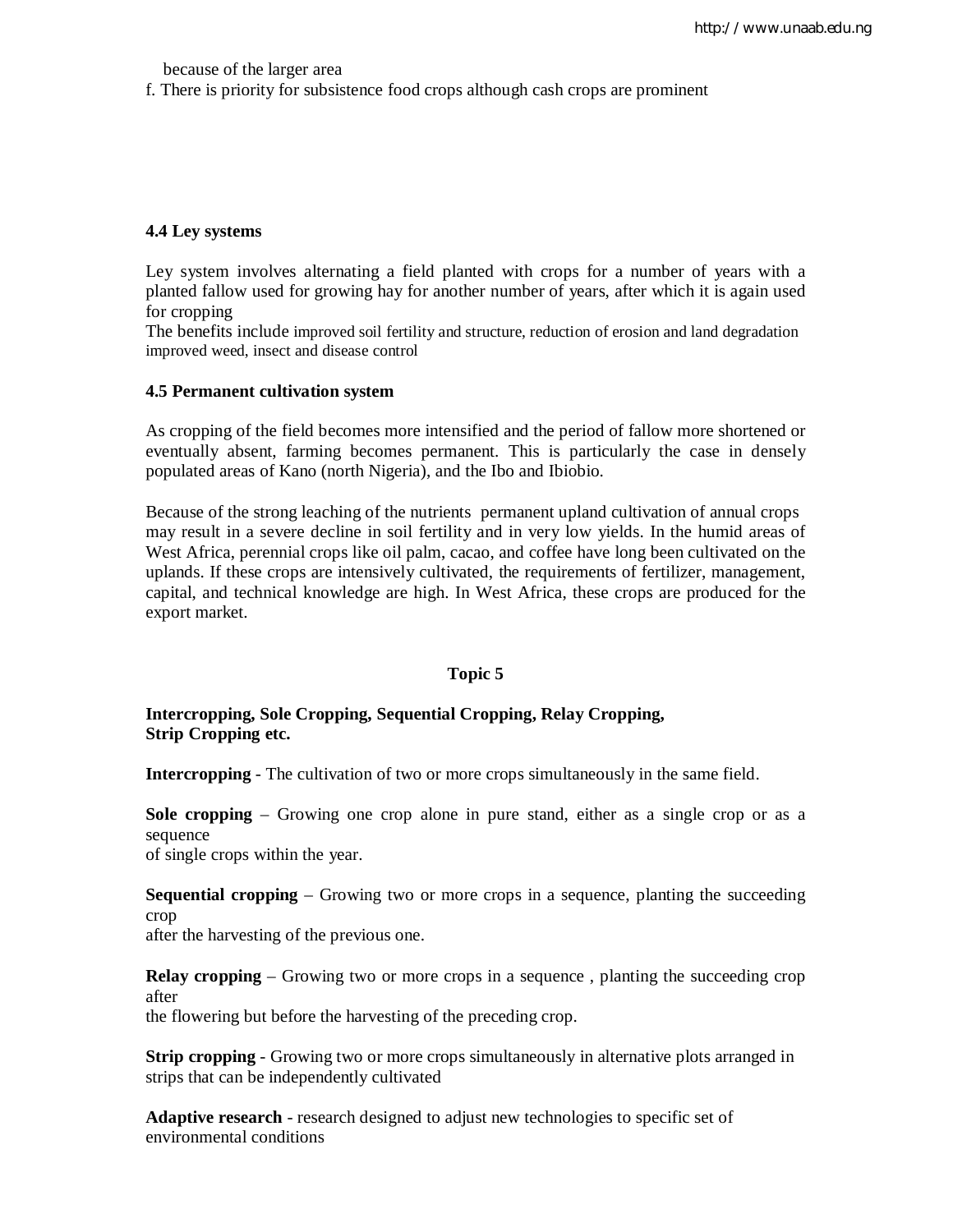**Basic research** - research undertaken to generate new understanding of systems and processes

**Commodity research** – research focused on the improvement of a particular commodity

**Component technology research** – disciplinary oriented research on specific physical and biological production factors.

**Cropping pattern** – the yearly sequence and special arrangement of crops on a given land area

**Crop rotation** – the practice of following the crop located on a particular site with a different crop the following season

**Farm** - any tract of land or waste consisting of one or two parcels devoted to the cultivation of

plants and animals under the management of the owner or tenant. The cultivation of aquatic life

forms can also be included in this definition. A farm is a productive unit whose primary objective is to increase productivity, profit and the well being of the farm household.

**Interdisciplinary** – is a multidisciplinary team whose members work jointly on a set of problems within a common framework and expected to cross disciplinary boundaries.

**Land equivalent ratio** - the land area needed under sole cropping to produce the same amount

of crop yield as from one ha of intercropping. It is computed as:

|      |     | Maize yield in intercrop<br>$(2.5 \text{ t/ha})$ | ground nut yield in intercrop<br>(1.2 t/ha) |  |
|------|-----|--------------------------------------------------|---------------------------------------------|--|
| I FR | $=$ |                                                  | $= 1.50$                                    |  |
|      |     | Maize yield in sole crop                         | ground nut yield in sole crop               |  |
|      |     | (3.0 t/ha)                                       | $(1,8 \t{t/ha})$                            |  |

**Multidisciplinary** – this is where representatives of different disciplines work towards a common goal but within the confines of their own discipline

**On.- farm research with a farming systems perspective –** research based on the assumption

that in order to develop appropriate technologies for small farmers, it is necessary to understand

the circumstances of the farmers and to test proposed technologies in farmer's fields.

**On-farm trials -** experiments carried out in farmer fields or with their livestock.

**Rapid rural appraisal** – an informal method of rural data gathering selected to be quicker and

more cost effective than the traditional survey methods

**Recommendation domain** – a group of roughly homogenous farmers with similar circumstances for whom we can make more or less the same recommendation

**Strategic research** – research aimed at solving specific problems of strategic importance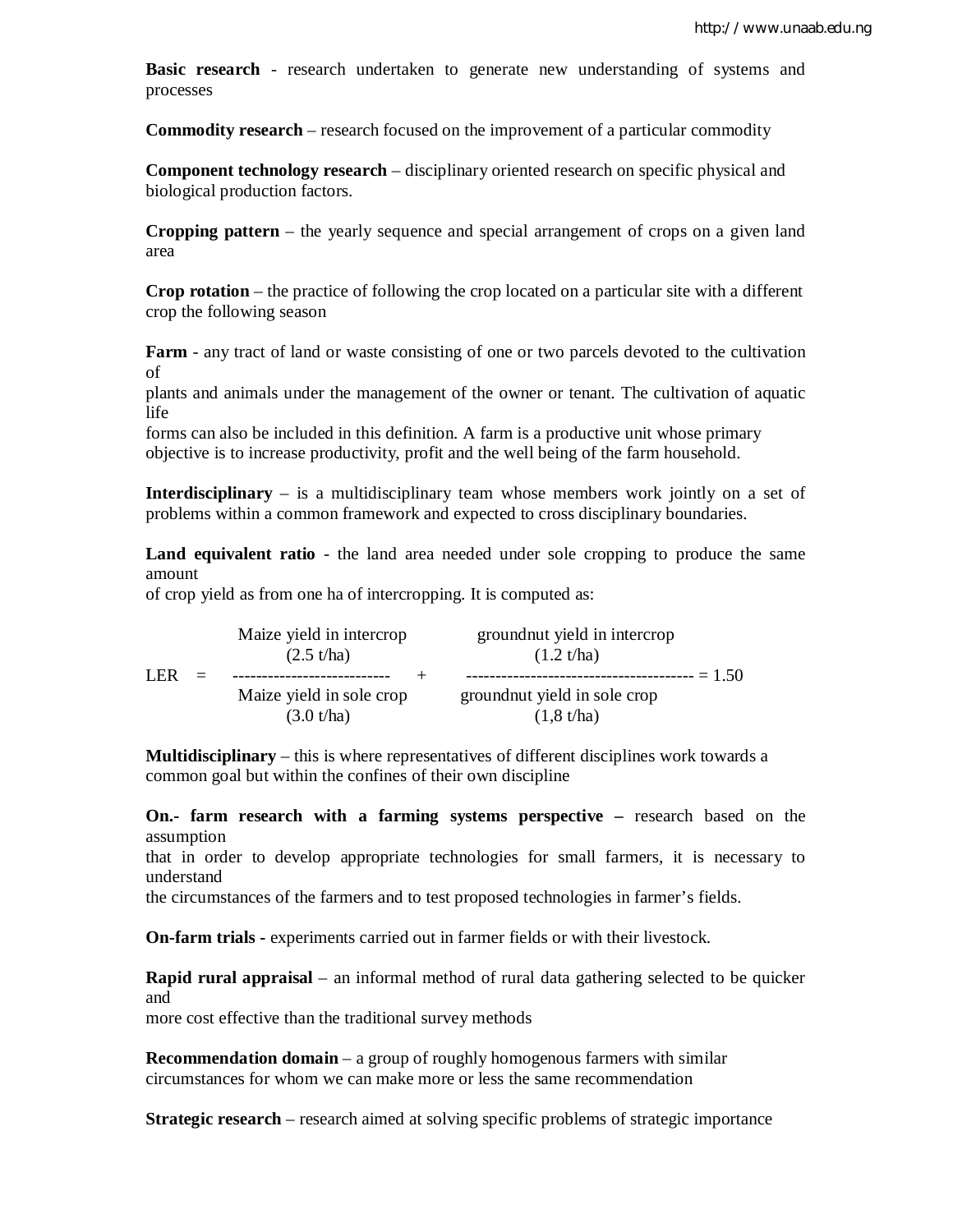**Systems approach** – a scientific method which seeks to understand the complexity of systems

through studying their interrelationships rather than their constituent components

#### **Topic 6**

**Important crop based farming systems: lowland rice-based, upland cereal based, root crop - based , small scale mixed farming, irrigated small-holder farming, small-holder farming with plantation (perennial) crops and agro-forestry**

Crop based farming system is synonymous with cropping system. It refers to the crop production

activity of the farm. It describes all the cropping pattern grown on the farm and their interaction

with farm resources, other household enterprises, the physical, biological and socio-economic factors of the environment

#### **6.1 Lowland rice-based system**

Lowland rice based farming system is an age long practice in Asia. Rice is the staple food crop

for millions of people. Fertile alluvial soils abound in the river flood plains and estuaries. This farming system has remained stable over years. This system is gradually becoming important in Africa and Latin America. In Asia the objective is to be self sufficient. New technologies are available

#### **6.2 Upland cereal-based system**

The upland-cereal-based system is very popular in the seasonally humid and semi-arid areas of Africa. Sustainability is a major problem since it evolved from shifting cultivation.the system is widely practiced in Africa and drier areas of Asia.. Considerable research has been done to improve the system

#### **6.3 Small-scale mixed farming**

The small-scale mixed farming involves the complete integration of crop and livestock production. Animals provide manure for crops and crop residues are fed to animals. Although the system is very sound ecologically little surplus is produced. The system is popular in highlands of Asia, Africa and Latin America

## **6.4 Irrigated small holder farming**

The irrigated small-holder farming is an age old system in the middle-east. Maintenance of irrigation canals and health problems are challenges. Cash crops are as important as subsistence crops. The systems thrives in India, Pakistan, Kenya, Lake Chad etc. The level of technology tends to be high, but there is too much government interference

#### **6.5 Smallholder farming with plantation and perennial crops**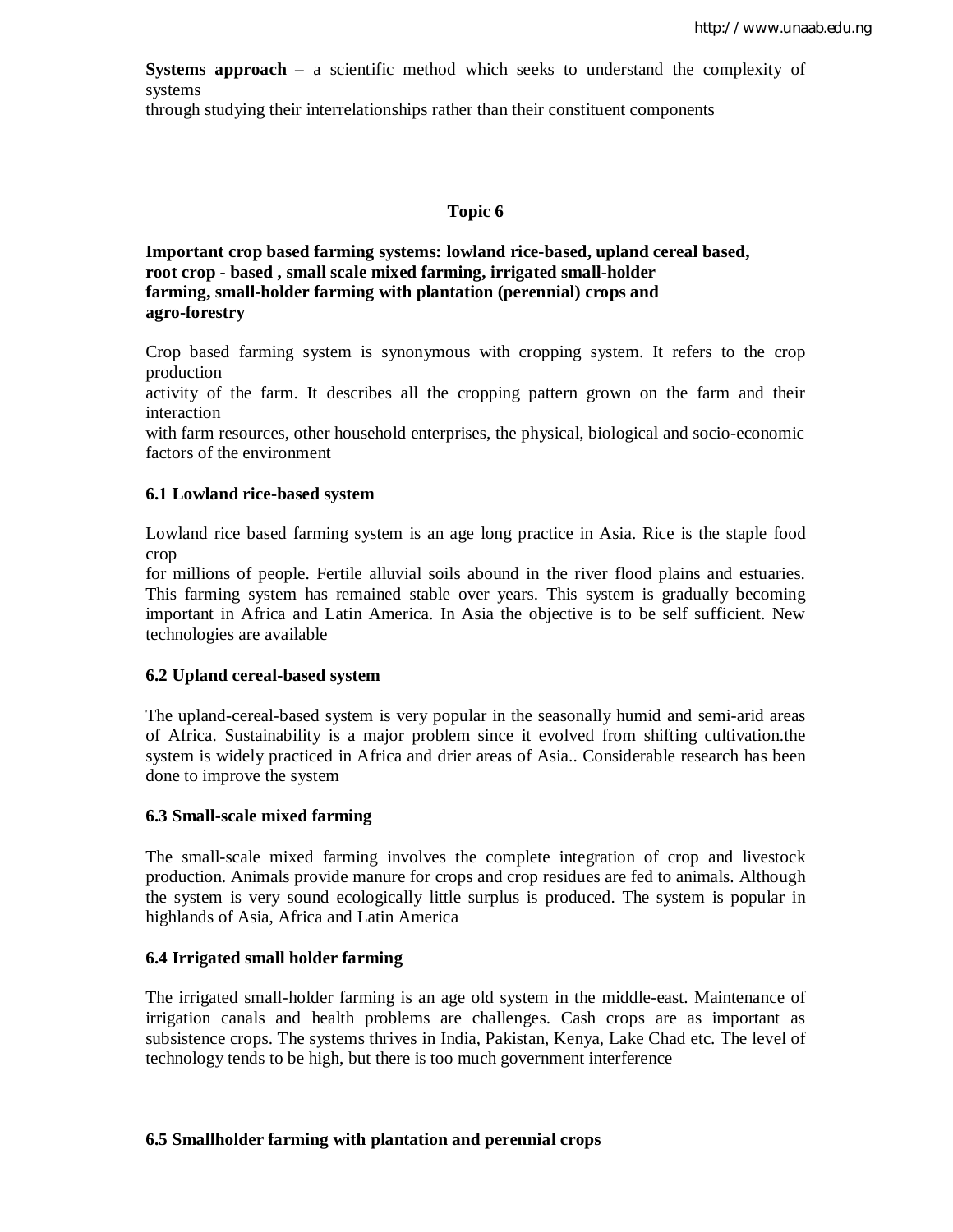The smallholder farming with plantation crops usually have a dominant cash crop. There is high dependence on external prices for farmers produce. Middle men charge excessive profit. Land tenure is a problem. The system is found in all climatic regions. Sri Lanka, Kenya, Ghana, Colombia and Malaysia are examples of locations where they are found..

#### **6.6 Agro-forestry system**

Agro-forestry is a land use or farming system in which trees are grown on the same land as crops and/or animals either in a special arrangement or in a time sequence and in which there are both ecological and economic interactions between the tree and non-tree components. Major agro-forestry practices include

#### 6.6.1 Home gardens

This involves simultaneous cultivation of trees, shrubs, medicinal plants and livestock tended within a multistory structure around the homestead which is carefully managed over time

#### 6.6.2 Taungya system

In areas where tree plantation is to be established, farmers are invited to cultivate food crops alongside the seedlings until the canopy close.. Teak plantation has been established in Nigeria, Thailand and Indonesia using this system

#### 6.6.3 Shade tree based system

In establishment of cash crops like coffee or cacao, shade trees species such as *Leucaena leococephala* is cultivated. Aside from providing shade to the developing seedling, nitrogen is added to the soil

6.6.4 Fodder tree based system. .

Livestock production can be made more sustainable by cultivating fodder trees or shrubs that can be browsed by animals

## 6.6.5 Dispersed trees in annual crop field

Inside cultivated fields economic trees are often planted in a dispersed fashion and protected to provide fuel wood, fodder, edible fruits, nuts, medicines and other products. *Acacia albida* is an example.

## **Topic 7**

## **7.0 Farming systems research: descriptive and prescriptive**

## **7.1 Background of agricultural research in Nigeria**

Agricultural research in Nigeria was started by colonial government with the aim of promoting export crops for colonial industry. Research on food crops came on board after independence in 1960. It was not until the 1970's that concern was raised about the relevance of research to needs of farmers. Agricultural Research was not strongly linked to extension.